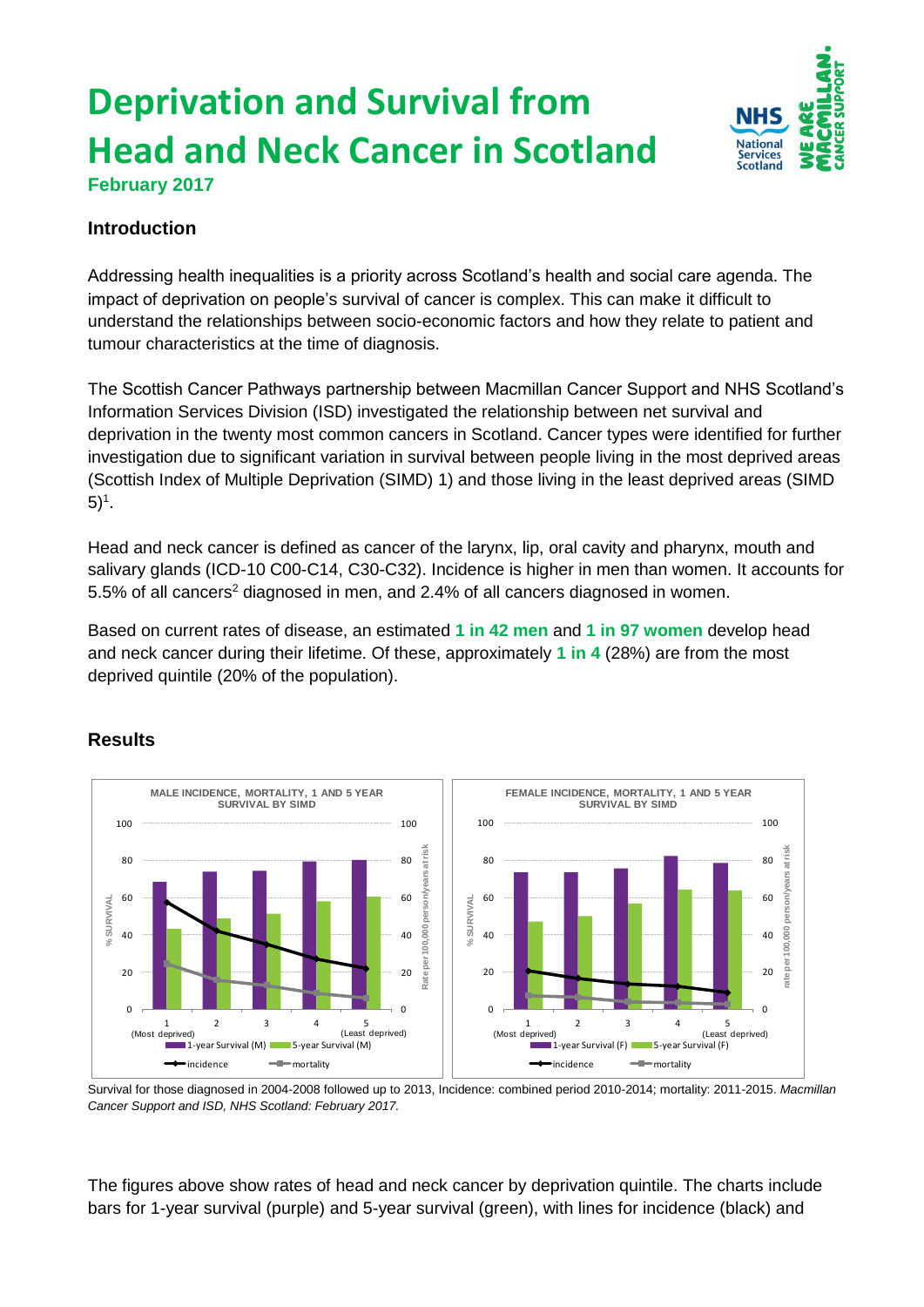mortality (grey) overlaid. These figures demonstrate the trends in the relationship between survival, incidence, mortality, and deprivation. Incidence<sup>3,4</sup> and mortality in men increase with levels of deprivation. We see a similar pattern for women, but the association is less pronounced.

Looking at net survival<sup>5</sup>, 69% of men from the most deprived group are estimated to be alive one year after diagnosis compared with **80%** of men in the least deprived group (a difference of 11%). At five years, this difference in net survival increases to 17% (**43% in the most deprived group vs 60% in the least deprived group**).

For women at one year, there is a 5% difference in net survival between those in the most and least deprived groups (**74% vs 79%**), which is smaller than that seen among men. However, at five years, there is a 17% difference between those in the most and least deprived groups (**47% vs 64%**).

By fitting a baseline model<sup>6</sup>, we can say that the excess risk of death<sup>7</sup> from head and neck cancer in the most deprived group is **61%** higher than those in the least deprived group. The model indicates that, at best, the difference in excess mortality between the most and least deprived is 34%, and at worst, it could be as much as  $88\%$  (confidence interval (CI) is  $1.34 - 1.88$ <sup>8</sup>).

To explore why the most deprived group had a higher risk of death from head and neck cancer, other factors such as patient characteristics, tumour and health service factors were added to the model<sup>9</sup>. The addition of these factors, including age, sex, co-morbidities and metastases within 4 months from diagnosis did little to explain the higher risk of death independently. When grade at diagnosis is added to the model, the excess risk of death amongst those in the most deprived group fell very slightly.

However, when tumour site is added, although the excess risk of death reduces across all deprivation groups, the relative difference in excess mortality between the most and least deprived actually increases. None of these factors provide adequate explanation of the variation by deprivation.

When treatments (Surgery – Yes/No, Radiotherapy –Yes/No and Chemotherapy – Yes/No) are added to the model to determine their impact on survival, surgery has the greatest effect of the treatments on reducing the excess risk of death across all groups.

The final model (adjusted model with treatment) in the chart below includes all the factors added in this analysis, and shows an excess risk of death of **1.55** (CI 1.29 - 1.81), which only differs slightly from the baseline model (which had no explanatory factors included) and remains statistically significant. This suggests that the excess risk of death from head and neck cancer is **55% higher in the most deprived** compared to the least deprived, and therefore the deprivation gap is only partially explained by the included factors.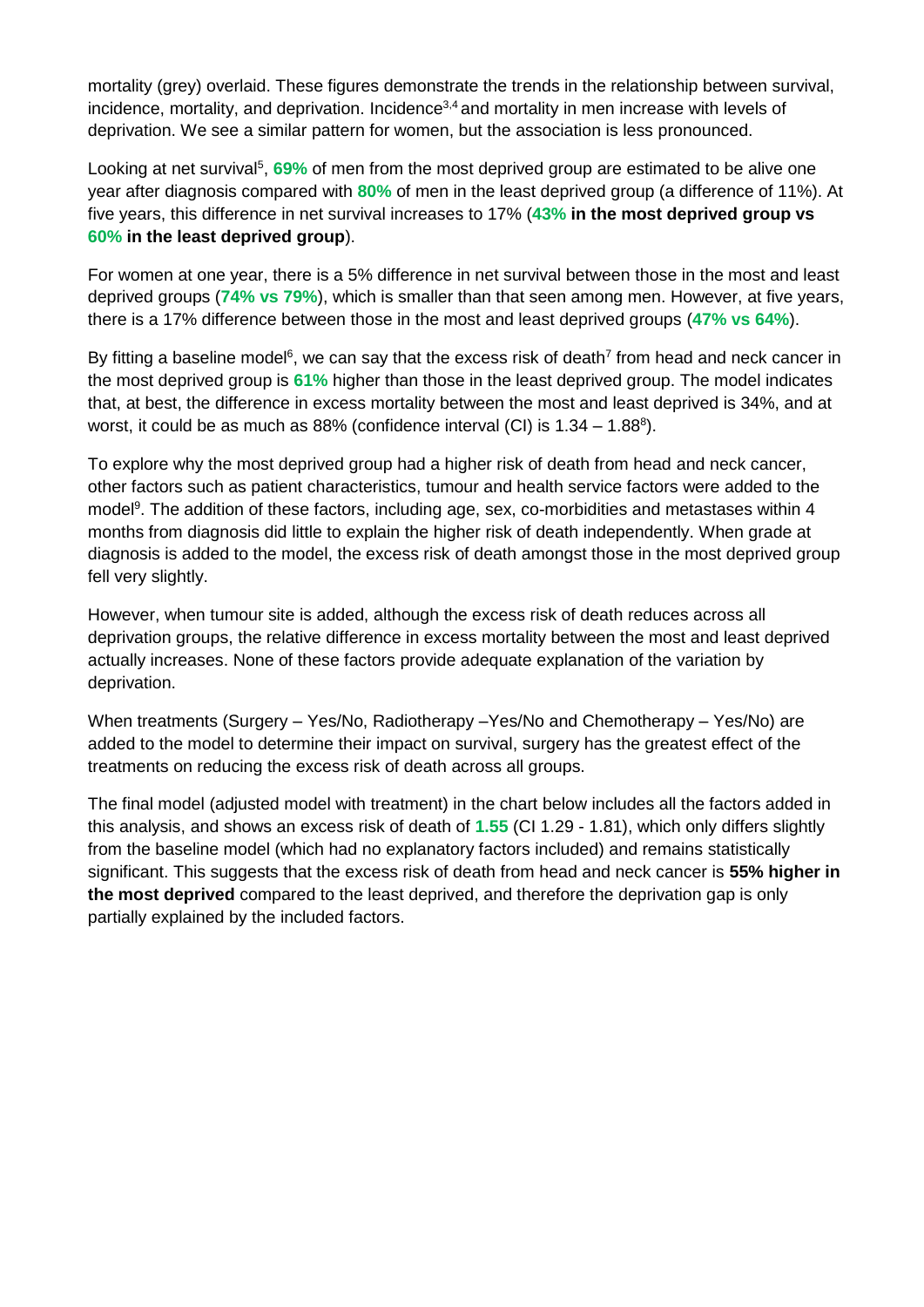

*Macmillan Cancer Support and ISD, NHS Scotland: February 2017*

#### **Implications and next steps**

Lower survival for cancer patients living in the most deprived compared with the least deprived areas is often linked to multiple factors. Use of surgery seemed to explain some of the deprivationassociated survival gap in head and neck cancer, but a major limitation of this analysis was the absence of full staging information. In the baseline model (with no explanatory factors added), those living in the most deprived areas were found to have a 61% higher risk of death from head and neck cancer than those in the least deprived areas.

However, further analysis showed that even when all potential explanatory factors (see the Methods brief for further details) were added to the model, there remained substantial variation across the deprivation groups in survival from head and neck cancer.

The remaining unexplained variation is likely to be due to factors not accounted for in the model (such as smoking status), measurement error, and a range of other issues, such as differing expectations of health services and support. To further reduce health inequalities, we need to better understand the factors at play not included in this model and their impact on survival.

Further work across health and social care partners is warranted to:

- investigate other factors, such as smoking, that may contribute to the gap in survival between the least and most deprived
- widen the reach and action on public health messages

Through partnership-working and engagement, evidence-based action can help to influence policies that reduce health inequalities and improve equity and access of services and support for people living with cancer.

#### **Notes**

- <sup>1</sup> Scottish Index of Multiple Deprivation 2009.
- <sup>2</sup> In calculating all cancers in Scotland, non-melanoma skin cancer has been excluded.